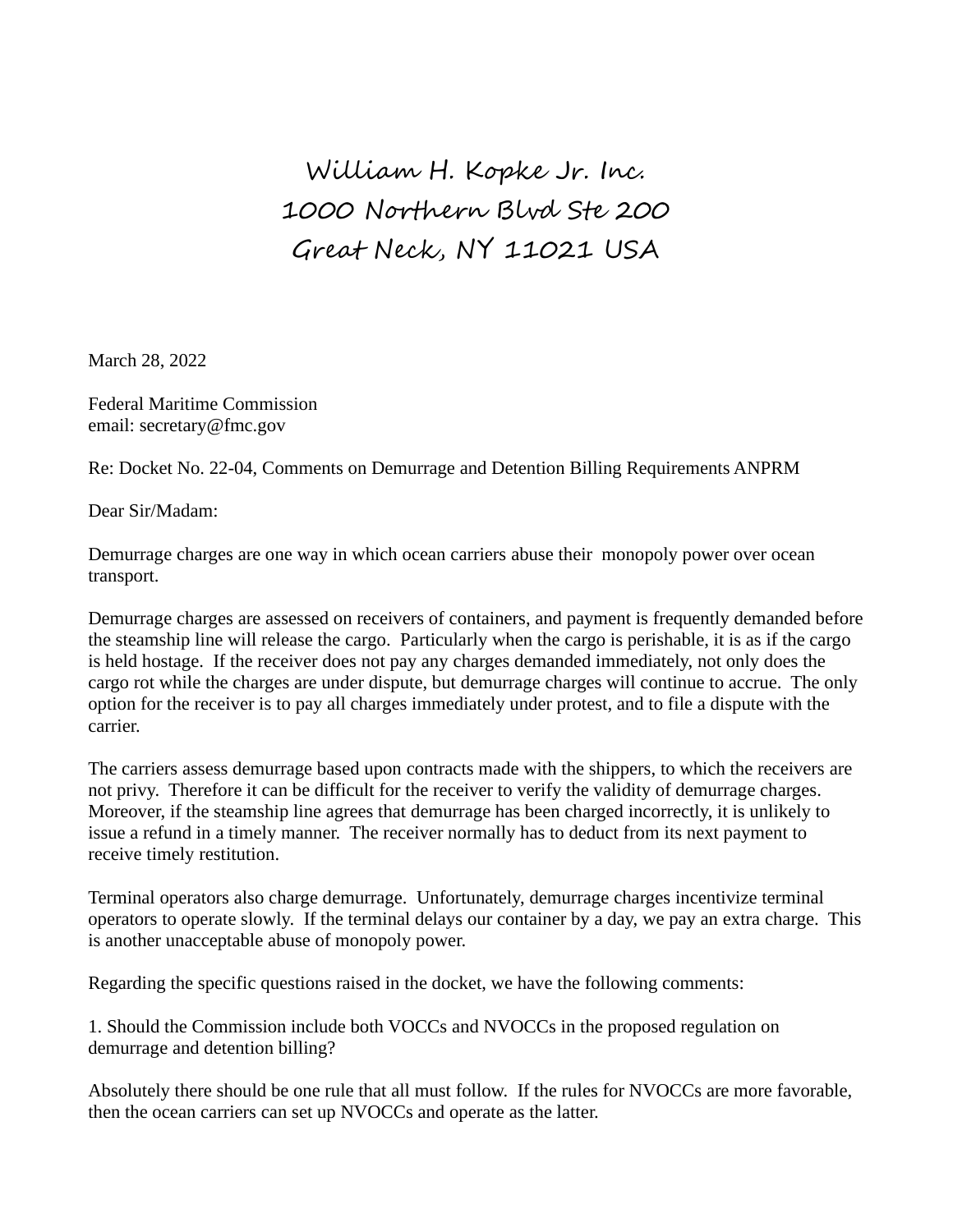2. Should the Commission include MTOs in a proposed demurrage billing regulation?

Absolutely, as terminals abuse monopoly power by charging extra fees if they operate slowly or otherwise cause unnecessary delays to their customers.

3. Should a proposed demurrage billing regulation distinguish between the demurrage MTOs charge to shippers and the demurrage MTOs charge to VOCCs? That is should the Commission regulate the format in which MTOs bill VOCCs?

One regulation should suffice for all demurrage charges.

4. What percentage of demurrage and detention bills contain inaccurate information, and which information is most often disputed?

It is difficult to give a percentage, but inaccuracies are not infrequent. The number of days of free time is frequently disputed. Availability of containers is also subject to interpretation. If the container is technically available but it is not possible for the terminal to find the container, then the terminal gets to charge demurrage to the receiver.

6. Minimum Billing Requirements All of the information listed in the docket under #6 should be required on the invoice. Also a reference to the contract under which the terms are set, and the parties to this contract.

7. What information or timeframes should be required for VOCC or NVOCC demurrage and detention bills? Should the Commission require different types of information or timeframes?

In the modern world, demurrage and detention bills can be automatically generated every day. There is no good reason to allow

demurrage invoices after two weeks from date that charge is incurred. Particularly in the produce industry, shipments are received on consignment, and receivers liquidate and pay the shippers frequently within 45 days of arrival. To receive a demurrage invoice 60 days after arrival is completely unreasonable.

8. Do common carriers invoice multiple parties for demurrage and/or detention charges? If multiple parties are invoiced for charges, should the billing party be required to identify all parties receiving the invoice for the charges?

If this is done, then billing party should be required to identify all billed parties.

9 Should the billing party be required to identify the basis of why the invoice party is the proper party in interest and therefore pable for the charges?

Yes.

11. How long from the point of accrual of a demurrage or detention charge does it typically take to receive a demurrage or detention invoice billing?